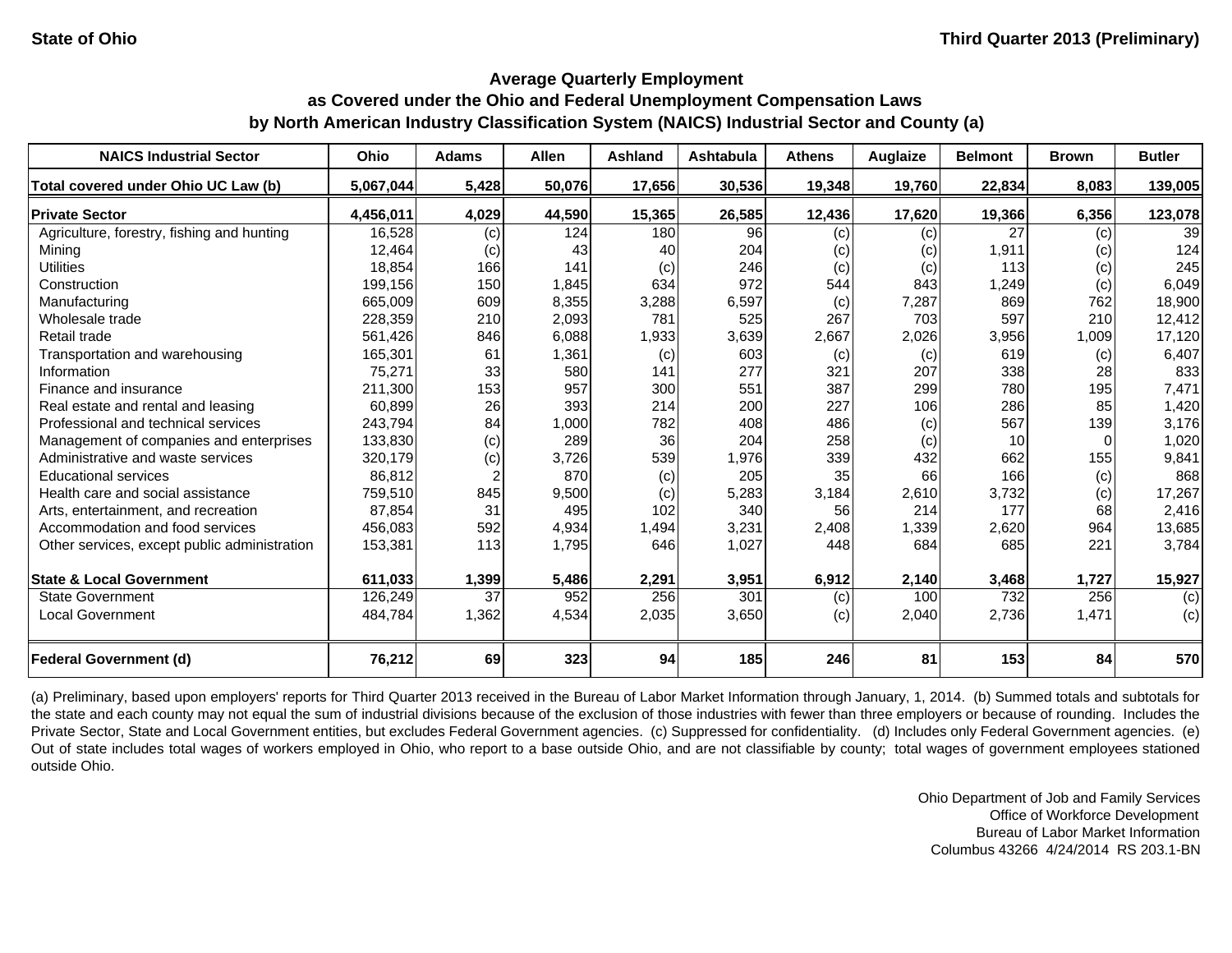| <b>NAICS Industrial Sector</b>               | Carroll  | Champaign | <b>Clark</b> | <b>Clermont</b> | <b>Clinton</b> | Columbiana | Coshocton | <b>Crawford</b> | Cuyahoga | <b>Darke</b>    |
|----------------------------------------------|----------|-----------|--------------|-----------------|----------------|------------|-----------|-----------------|----------|-----------------|
| Total covered under Ohio UC Law (b)          | 6,776    | 10,345    | 48,238       | 54,059          | 15,195         | 29,779     | 10,759    | 13,235          | 695,187  | 17,974          |
| <b>Private Sector</b>                        | 5,891    | 8,625     | 41,991       | 47,346          | 13,178         | 25,660     | 9,286     | 11,526          | 621,562  | 16,029          |
| Agriculture, forestry, fishing and hunting   | 23       | (c)       | 369          | (c)             | (c)            | 199        | 101       | (c)             | 214      | (c)             |
| Mining                                       | 179      | (c)       | 48           | (c)             | (c)            | 145        | 62        | (c)             | 335      | (c)             |
| <b>Utilities</b>                             | 39       | (c)       | (c)          | 354             | (c)            | 126        | 322       | (c)             | 1,407    | 51              |
| Construction                                 | 695      | 250       | 1,215        | 2,802           | 232            | 1,157      | 231       | 393             | 21,503   | 937             |
| Manufacturing                                | 1,376    | 3,603     | 6,454        | 5,212           | 3,257          | 5,691      | 2,468     | 3,174           | 70.073   | 4,476           |
| Wholesale trade                              | 215      | 482       | (c)          | 2,251           | (c)            | 988        | 128       | 526             | 32,402   | 542             |
| Retail trade                                 | 748      | 1,015     | 5,709        | 9,373           | 1,577          | 4,098      | ,294      | 1,310           | 62,798   | 1,991           |
| Transportation and warehousing               | 344      | (c)       | 2,849        | 2,197           | 2,283          | 956        | 292       | (c)             | 19,718   | 1,054           |
| Information                                  | 36       | 75        | 234          | 1,053           | 248            | 127        | 61        | 35              | 12,885   | 120             |
| Finance and insurance                        | 98       | 203       | 3,053        | 3,012           | 425            | 576        | 233       | 598             | 38,152   | 570             |
| Real estate and rental and leasing           | 59       | 86        | 469          | 1,007           | 170            | 312        | 47        | 79              | 13,427   | 103             |
| Professional and technical services          | 119      | 236       | (c)          | 2,270           | 168            | 413        | (c)       | 525             | 44,246   | (c)             |
| Management of companies and enterprises      | $\Omega$ | (c)       | (c)          | 304             | 202            | 135        | (c)       | (c)             | 21,938   | (c)             |
| Administrative and waste services            | 214      | (c)       | 2,467        | 3,011           | 380            | 1,529      | 1,038     | (c)             | 45,804   | 540             |
| <b>Educational services</b>                  | $\Omega$ | (c)       | 719          | 493             | (c)            | 166        | 62        | (c)             | 18,723   | 48              |
| Health care and social assistance            | 669      | (c)       | 7,735        | 5,174           | (c)            | 5,176      | 1,647     | (c)             | 127,948  | 2,580           |
| Arts, entertainment, and recreation          | 139      | 134       | 492          | 907             | 103            | 350        | 126       | 99              | 13,637   | 350             |
| Accommodation and food services              | 708      | 711       | 4,690        | 6,257           | 1,143          | 2,512      | 662       | 1,235           | 55,694   | 1,014           |
| Other services, except public administration | 229      | 326       | 2,034        | 1,584           | 285            | 1,006      | 263       | 419             | 20,656   | 555             |
| <b>State &amp; Local Government</b>          | 885      | 1,720     | 6,247        | 6,713           | 2,017          | 4,119      | 1,473     | 1,709           | 73,625   | 1,945           |
| <b>State Government</b>                      | 31       | 49        | 155          | 705             | 144            | 310        | 48        | 135             | 4,007    | $\overline{38}$ |
| <b>Local Government</b>                      | 854      | 1,671     | 6,092        | 6,008           | 1,873          | 3,809      | 1,425     | 1,574           | 69,618   | 1,907           |
| <b>Federal Government (d)</b>                | 43       | 67        | 536          | 271             | 126            | 581        | 67        | 84              | 15,663   | 105             |

(a) Preliminary, based upon employers' reports for Third Quarter 2013 received in the Bureau of Labor Market Information through January, 1, 2014. (b) Summed totals and subtotals for the state and each county may not equal the sum of industrial divisions because of the exclusion of those industries with fewer than three employers or because of rounding. Includes the Private Sector, State and Local Government entities, but excludes Federal Government agencies. (c) Suppressed for confidentiality. (d) Includes only Federal Government agencies. (e) Out of state includes total wages of workers employed in Ohio, who report to a base outside Ohio, and are not classifiable by county; total wages of government employees stationed outside Ohio.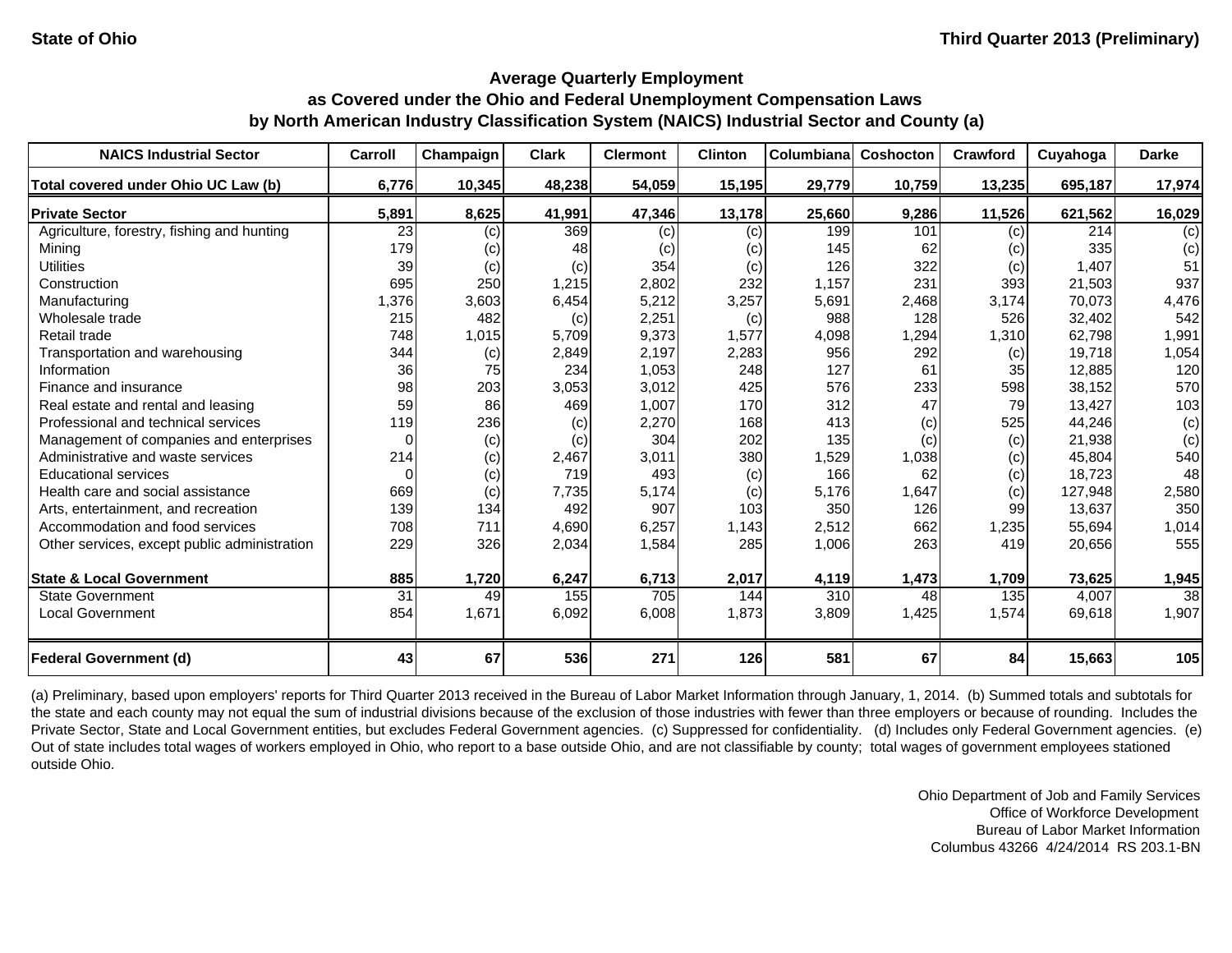| <b>NAICS Industrial Sector</b>               | <b>Defiance</b> | <b>Delaware</b> | Erie   | <b>Fairfield</b> | <b>Fayette</b> | <b>Franklin</b> | <b>Fulton</b> | Gallia | Geauga | Greene |
|----------------------------------------------|-----------------|-----------------|--------|------------------|----------------|-----------------|---------------|--------|--------|--------|
| Total covered under Ohio UC Law (b)          | 15,418          | 82,816          | 39,123 | 40,930           | 11,444         | 678,806         | 17,763        | 10,804 | 33,866 | 53,994 |
| <b>Private Sector</b>                        | 13,558          | 75,486          | 34,503 | 35,061           | 9,808          | 579,571         | 15,472        | 9,087  | 30,119 | 45,827 |
| Agriculture, forestry, fishing and hunting   | 71              | (c)             | (c)    | 55               | 100            | 316             | (c)           | (c)    | (c)    | (c)    |
| Mining                                       |                 | (c)             | (c)    | 35               |                | 339             | (c)           | (c)    | (c)    | (c)    |
| <b>Utilities</b>                             | (c)             | 146             | (c)    | 187              | (c)            | 2,446           | (c)           | 831    | (c)    | (c)    |
| Construction                                 | 389             | 2,857           | 906    | 1,827            | 222            | 22,284          | 797           | 267    | 2,125  | 1,420  |
| Manufacturing                                | 3,756           | 5,964           | 6,133  | 4,398            | 1,578          | 36,068          | 6,155         | 581    | 7,003  | 3,244  |
| Wholesale trade                              | (c)             | 2,414           | 1,041  | 812              | (c)            | 27,282          | 788           | 146    | 1,894  | (c)    |
| Retail trade                                 | 2,333           | 11,065          | 4,699  | 6,687            | 2,624          | 68,734          | 1,715         | 1,532  | 4,283  | 9,714  |
| Transportation and warehousing               | 523             | 2,694           | (c)    | 777              | 1,134          | 33,478          | (c)           | 288    | (c)    | 880    |
| Information                                  | 217             | 808             | 298    | 298              | 47             | 15,743          | 95            | 89     | 139    | 631    |
| Finance and insurance                        | 616             | 5,422           | 622    | 786              | 447            | 46,067          | 239           | 359    | 660    | 1,412  |
| Real estate and rental and leasing           | 66              | 833             | 303    | 372              | 61             | 10,459          | 72            | 46     | 209    | 473    |
| Professional and technical services          | 190             | 5,669           | 465    | 903              | 124            | 43,392          | (c)           | (c)    | 1,135  | 7,427  |
| Management of companies and enterprises      | 82              | (c)             | 142    | 198              | 0              | 20,350          | (c)           | (c)    | 124    | 274    |
| Administrative and waste services            | 504             | (c)             | 882    | 3,908            | 222            | 53,478          | 543           | 265    | 2,191  | 2,349  |
| <b>Educational services</b>                  | (c)             | 1,003           | 307    | 306              | (c)            | 11,802          | (c)           | (c)    | 608    | 1,676  |
| Health care and social assistance            | (c)             | 6,091           | 5,163  | 6,516            | (c)            | 95,165          | (c)           | (c)    | 4,250  | 6,097  |
| Arts, entertainment, and recreation          | 123             | 3,960           | 4,675  | 559              | 162            | 10,413          | 424           | 34     | 693    | 765    |
| Accommodation and food services              | 1,424           | 9,586           | 6,620  | 5,038            | 1,031          | 60,977          | 1,285         | 948    | 2,507  | 7,147  |
| Other services, except public administration | 552             | 2,216           | 846    | 1,399            | 177            | 20,779          | 313           | 313    | 1,338  | 1,178  |
| <b>State &amp; Local Government</b>          | 1,860           | 7,330           | 4,620  | 5,869            | 1,636          | 99,235          | 2,291         | 1,717  | 3,747  | 8,167  |
| <b>State Government</b>                      | 77              | 670             | 1,051  | 825              | 45             | 50,352          | 104           | 417    | 252    | (c)    |
| <b>Local Government</b>                      | 1,783           | 6,660           | 3,569  | 5,044            | 1,591          | 48,883          | 2,187         | 1,300  | 3,495  | (c)    |
| <b>Federal Government (d)</b>                | 86              | 211             | 307    | 226              | 52             | 12,629          | 88            | 84     | 103    | 13,661 |

(a) Preliminary, based upon employers' reports for Third Quarter 2013 received in the Bureau of Labor Market Information through January, 1, 2014. (b) Summed totals and subtotals for the state and each county may not equal the sum of industrial divisions because of the exclusion of those industries with fewer than three employers or because of rounding. Includes the Private Sector, State and Local Government entities, but excludes Federal Government agencies. (c) Suppressed for confidentiality. (d) Includes only Federal Government agencies. (e) Out of state includes total wages of workers employed in Ohio, who report to a base outside Ohio, and are not classifiable by county; total wages of government employees stationed outside Ohio.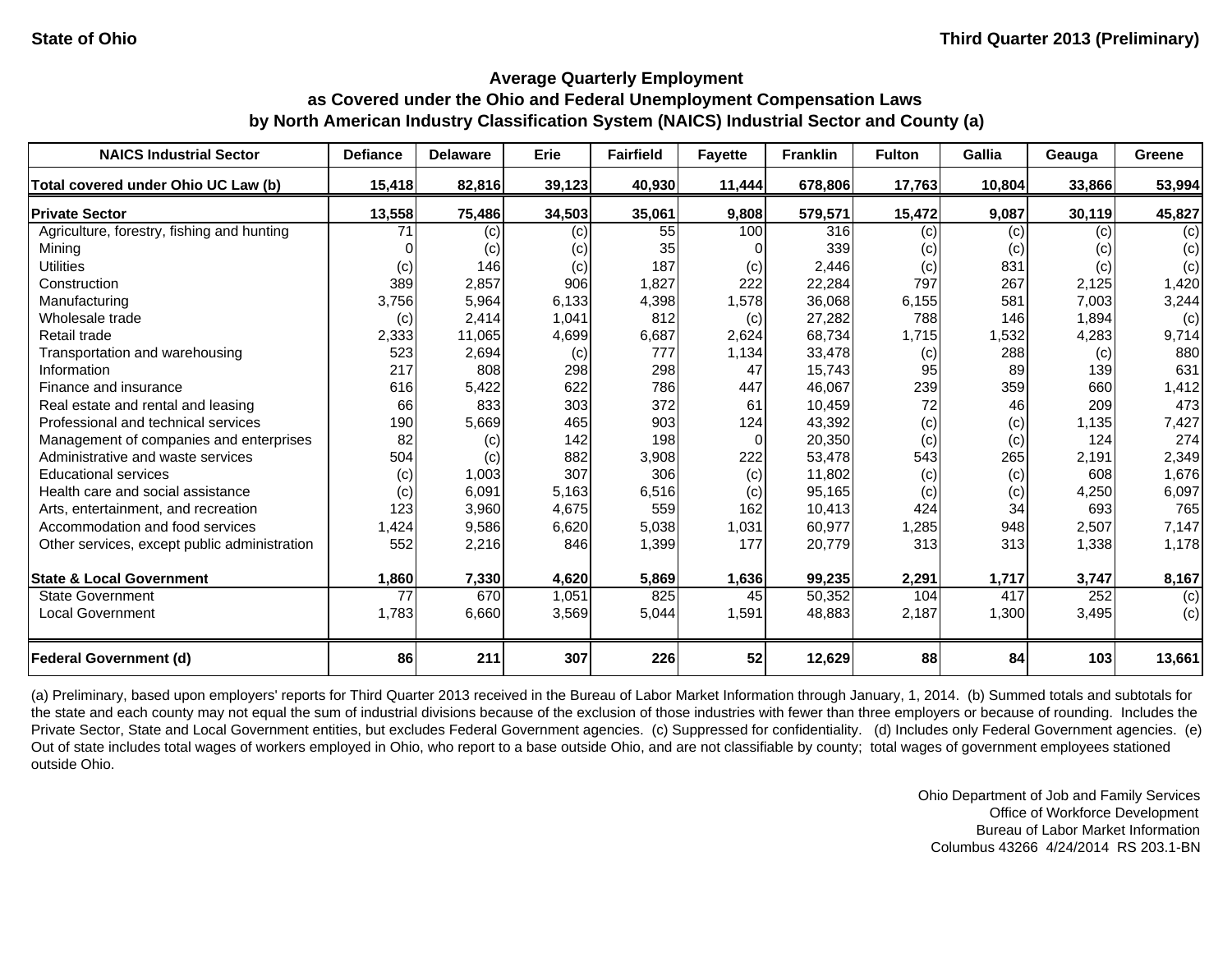| <b>NAICS Industrial Sector</b>               | <b>Guernsey</b> | <b>Hamilton</b> | <b>Hancock</b> | <b>Hardin</b> | <b>Harrison</b> | Henry  | Highland | <b>Hocking</b> | <b>Holmes</b> | <b>Huron</b> |
|----------------------------------------------|-----------------|-----------------|----------------|---------------|-----------------|--------|----------|----------------|---------------|--------------|
| Total covered under Ohio UC Law (b)          | 14,761          | 488,166         | 42,574         | 7,925         | 3,939           | 11,211 | 10,074   | 6,415          | 18,381        | 20,735       |
| <b>Private Sector</b>                        | 12,601          | 447,624         | 39,517         | 6,545         | 3,239           | 9,311  | 7,696    | 4,809          | 16,900        | 18,369       |
| Agriculture, forestry, fishing and hunting   | (c)             | 183             | (c)            | 201           | 11              | (c)    | 27       | (c)            | 180           | (c)          |
| Mining                                       | (c)             | 123             | (c)            |               | 434             | (c)    | 39       | (c)            | 93            | (c)          |
| <b>Utilities</b>                             | 44              | 1,117           | 85             | 46            | 103             | (c)    | 62       | 11             | (c)           | (c)          |
| Construction                                 | 891             | 19,778          | 1,095          | 171           | 489             | 608    | 308      | 323            | 1,861         | 1,590        |
| Manufacturing                                | 2,909           | 47,692          | 11,124         | 1,948         | 401             | 3,226  | 1,945    | 870            | 6,725         | 5,593        |
| Wholesale trade                              | 337             | 22,867          | 1,334          | 214           | 246             | (c)    | 210      | 56             | 816           | (c)          |
| Retail trade                                 | 1,912           | 43,685          | 4,958          | 871           | 301             | 1,271  | 1,495    | 776            | 2,032         | 2,067        |
| Transportation and warehousing               | 322             | 10,525          | 2,425          | 203           | 94              | 494    | 123      | 34             | (c)           | 800          |
| Information                                  | 104             | 8,296           | 363            | 56            | (c)             | 110    | 108      | 52             | 94            | 191          |
| Finance and insurance                        | 235             | 26,034          | 579            | 212           | 57              | 260    | 371      | 242            | 361           | 452          |
| Real estate and rental and leasing           | 71              | 6,583           | 367            | 52            | 80              | 63     | 54       | 112            | 50            | 125          |
| Professional and technical services          | 366             | 36,523          | 1,256          | 120           | 97              | (c)    | (c)      | 85             | (c)           | 326          |
| Management of companies and enterprises      | (c)             | 31,878          | 2,500          | $\Omega$      | (c)             | (c)    | (c)      | $\Omega$       | (c)           | 176          |
| Administrative and waste services            | (c)             | 32,080          | 2,088          | 68            | (c)             | 190    | 324      | 168            | 1,065         | 304          |
| <b>Educational services</b>                  | 213             | 10,493          | 1,001          | (c)           | $\Omega$        | 35     | 43       | 27             | (c)           | 234          |
| Health care and social assistance            | 2,401           | 82,665          | 4,834          | (c)           | 520             | 1,430  | 1,222    | 596            | (c)           | 2,410        |
| Arts, entertainment, and recreation          | 60              | 10,807          | 314            | 82            | 50              | 21     | 71       | 73             | 170           | 193          |
| Accommodation and food services              | 1,624           | 41,105          | 3,786          | 819           | 223             | 618    | 907      | 1,019          | 1,289         | 1,539        |
| Other services, except public administration | 361             | 15,187          | 1,333          | 185           | (c)             | 400    | 242      | 217            | 233           | 602          |
| <b>State &amp; Local Government</b>          | 2,160           | 40,542          | 3,057          | 1,380         | 700             | 1,900  | 2,378    | 1,606          | 1,481         | 2,366        |
| <b>State Government</b>                      | 527             | 7,756           | 239            | 36            | 47              | 44     | 102      | 307            | 33            | 76           |
| <b>Local Government</b>                      | 1,633           | 32,786          | 2,818          | 1,344         | 653             | 1,856  | 2,276    | 1,299          | 1,448         | 2,290        |
| <b>Federal Government (d)</b>                | 118             | 8,586           | 147            | 64            | 46              | 69     | 95       | 44             | 62            | 136          |

(a) Preliminary, based upon employers' reports for Third Quarter 2013 received in the Bureau of Labor Market Information through January, 1, 2014. (b) Summed totals and subtotals for the state and each county may not equal the sum of industrial divisions because of the exclusion of those industries with fewer than three employers or because of rounding. Includes the Private Sector, State and Local Government entities, but excludes Federal Government agencies. (c) Suppressed for confidentiality. (d) Includes only Federal Government agencies. (e) Out of state includes total wages of workers employed in Ohio, who report to a base outside Ohio, and are not classifiable by county; total wages of government employees stationed outside Ohio.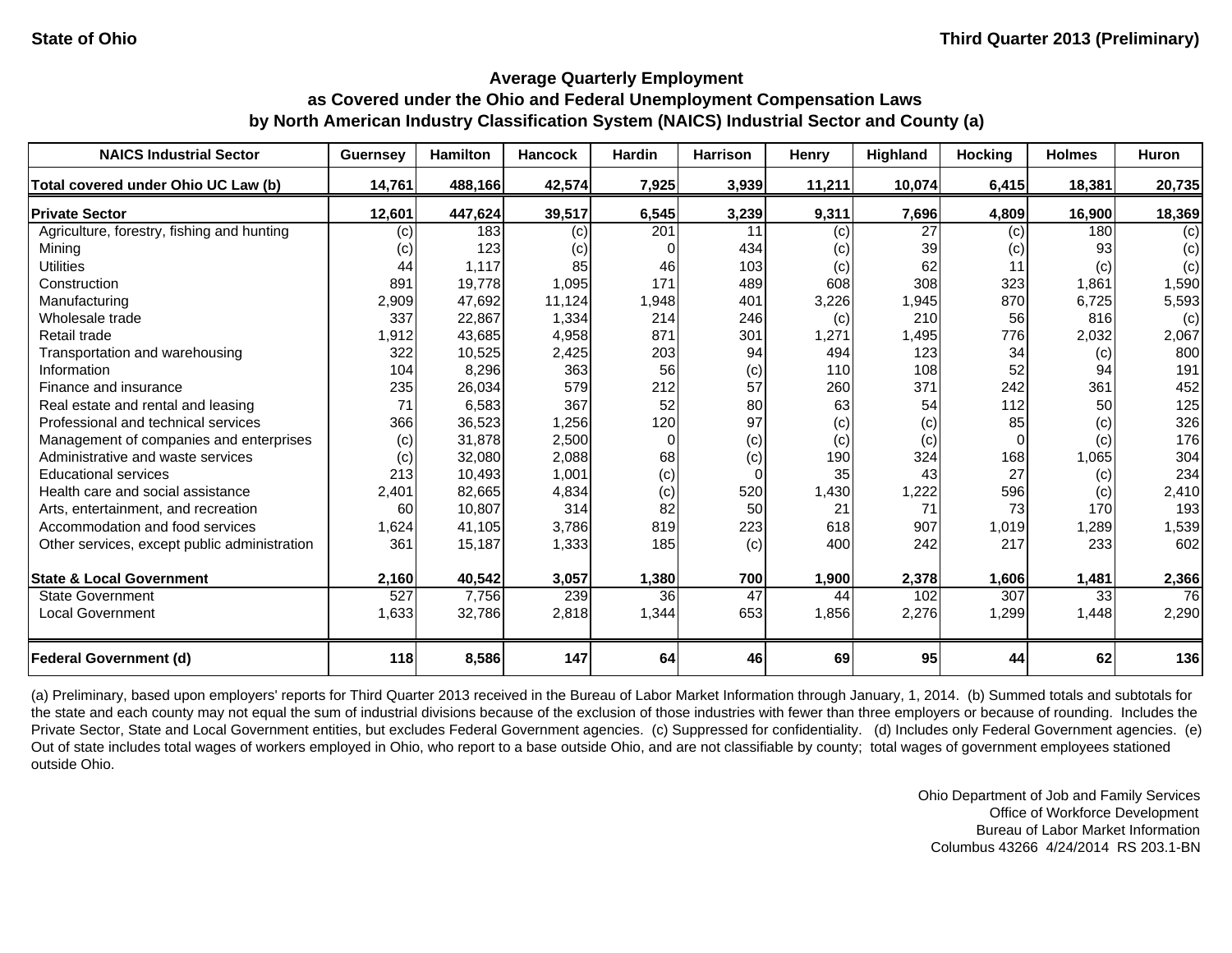| <b>NAICS Industrial Sector</b>               | <b>Jackson</b> | <b>Jefferson</b> | <b>Knox</b> | Lake   | Lawrence | Licking | Logan  | Lorain | Lucas   | <b>Madison</b> |
|----------------------------------------------|----------------|------------------|-------------|--------|----------|---------|--------|--------|---------|----------------|
| Total covered under Ohio UC Law (b)          | 10,502         | 21,113           | 19,534      | 93,433 | 12,155   | 50,627  | 18,997 | 93,990 | 200,519 | 14,309         |
| <b>Private Sector</b>                        | 9,075          | 18,113           | 17,086      | 82,831 | 9,503    | 43,816  | 16,983 | 80,216 | 177,302 | 11,398         |
| Agriculture, forestry, fishing and hunting   | 56             | (c)              | 99          | 960    |          | 582     | 110    | 942    | 251     | (c)            |
| Mining                                       | 157            | (c)              | 88          | 175    |          | 114     | 29     |        | 147     | (c)            |
| <b>Utilities</b>                             | (c)            | 869              | 52          | 1,180  | 85       | 201     | 32     | 316    | 407     | (c)            |
| Construction                                 | 365            | (c)              | 823         | 3,890  | 804      | 2,434   | 554    | 4,129  | 8,273   | 434            |
| Manufacturing                                | 3,326          | 1,097            | 4,909       | 20,489 | 587      | 6,651   | 5,004  | 16,907 | 21,826  | 2,944          |
| Wholesale trade                              | 186            | 482              | 413         | 3,510  | 201      | 1,660   | 564    | 3,141  | 6,958   | (c)            |
| Retail trade                                 | 1,398          | 2,971            | 2,169       | 12,741 | 1,974    | 6,954   | 1,613  | 12,639 | 23,689  | 1,393          |
| Transportation and warehousing               | (c)            | 1,246            | 265         | 1,198  | 685      | 1,849   | 1,728  | 1,836  | 5,979   | 1,847          |
| Information                                  | 70             | 454              | 151         | 649    | 65       | 367     | 84     | 730    | 2,683   | 60             |
| Finance and insurance                        | 262            | 442              | 371         | 1,551  | 278      | 2,557   | 281    | 2,211  | 5,335   | 155            |
| Real estate and rental and leasing           | 60             | 238              | 108         | 886    | 124      | 400     | 172    | 801    | 2,295   | 73             |
| Professional and technical services          | 100            | 282              | 375         | 2,792  | 188      | 1,720   | 588    | 2,146  | 9,009   | (c)            |
| Management of companies and enterprises      | 39             | 21               | 111         | 1,010  | 62       | 1,068   | 86     | 1,297  | 3,763   | (c)            |
| Administrative and waste services            | 541            | 861              | 623         | 4,834  | 318      | 2,095   | 2,248  | 5,097  | 14,288  | 639            |
| <b>Educational services</b>                  | 34             | (c)              | 1,154       | 1,725  | 77       | 800     | 62     | 2,341  | 3,534   | (c)            |
| Health care and social assistance            | 1,221          | (c)              | 2,909       | 11,219 | 2,564    | 6,507   | 1,896  | 12,695 | 38,575  | (c)            |
| Arts, entertainment, and recreation          | 25             | 299              | 227         | 1,261  | 27       | 793     | 125    | 1,376  | 4,382   | 44             |
| Accommodation and food services              | 859            | 1,930            | 1,723       | 9,693  | 1,127    | 5,484   | 1,279  | 8,598  | 19,046  | 1,101          |
| Other services, except public administration | 294            | 714              | 514         | 3,068  | 335      | 1,580   | 529    | 3,006  | 6,864   | 203            |
| <b>State &amp; Local Government</b>          | 1,427          | 3,000            | 2,448       | 10,602 | 2,652    | 6,811   | 2,014  | 13,774 | 23,217  | 2,911          |
| <b>State Government</b>                      | 144            | 72               | 311         | 107    | 319      | 750     | 85     | 1,106  | 6,955   | 1,279          |
| <b>Local Government</b>                      | 1,283          | 2,928            | 2,137       | 10,495 | 2,333    | 6,061   | 1,929  | 12,668 | 16,262  | 1,632          |
| <b>Federal Government (d)</b>                | 64             | 167              | 102         | 447    | 128      | 356     | 117    | 1,099  | 1,898   | 71             |

(a) Preliminary, based upon employers' reports for Third Quarter 2013 received in the Bureau of Labor Market Information through January, 1, 2014. (b) Summed totals and subtotals for the state and each county may not equal the sum of industrial divisions because of the exclusion of those industries with fewer than three employers or because of rounding. Includes the Private Sector, State and Local Government entities, but excludes Federal Government agencies. (c) Suppressed for confidentiality. (d) Includes only Federal Government agencies. (e) Out of state includes total wages of workers employed in Ohio, who report to a base outside Ohio, and are not classifiable by county; total wages of government employees stationed outside Ohio.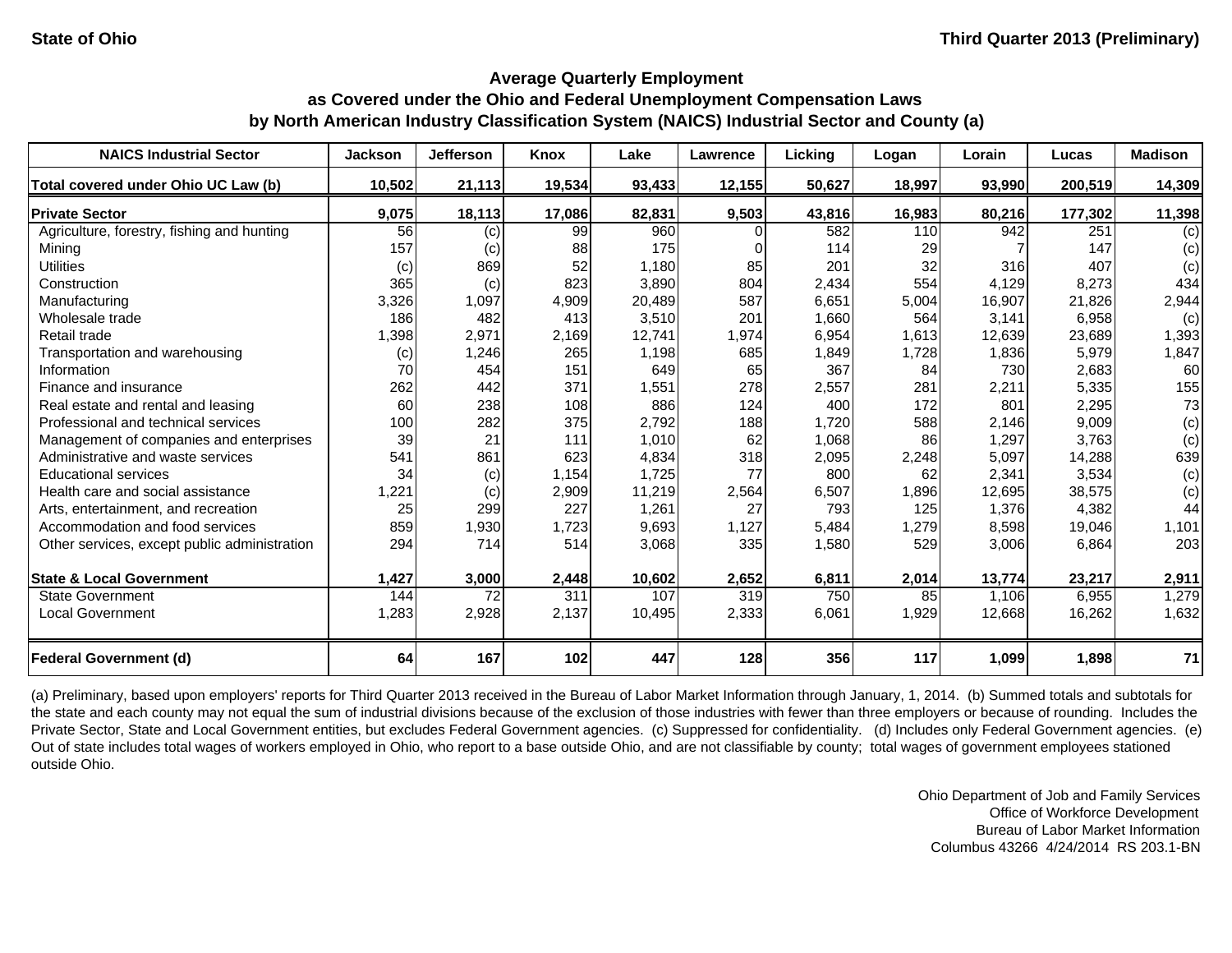| <b>NAICS Industrial Sector</b>               | <b>Mahoning</b> | <b>Marion</b> | <b>Medina</b> | <b>Meigs</b> | <b>Mercer</b> | Miami  | <b>Monroe</b>   | <b>Montgomery</b> | Morgan | <b>Morrow</b> |
|----------------------------------------------|-----------------|---------------|---------------|--------------|---------------|--------|-----------------|-------------------|--------|---------------|
| Total covered under Ohio UC Law (b)          | 96,908          | 23,265        | 58,472        | 3,486        | 18,771        | 39,406 | 3,696           | 237,938           | 2,457  | 4,881         |
| <b>Private Sector</b>                        | 85,996          | 19,801        | 52,132        | 2,476        | 16,204        | 35,008 | 2,974           | 211,684           | 1,849  | 3,420         |
| Agriculture, forestry, fishing and hunting   | 193             | (c)           | 235           | 44           | (c)           | (c)    | (c)             | 214               | (c)    | 24            |
| Mining                                       | 189             | (c)           | 23            | 140          | (c)           | (c)    | 155             | 29                | (c)    | 14            |
| <b>Utilities</b>                             | 349             | 101           | (c)           | (c)          | (c)           | (c)    | (c)             | 918               | (c)    | (c)           |
| Construction                                 | 5,038           | 583           | 3,305         | 236          | 951           | 1,465  | 248             | 8,155             | 46     | 254           |
| Manufacturing                                | 9,250           | 5,678         | 8,783         | 158          | 6,145         | 9,980  | (c)             | 25,250            | 475    | 864           |
| Wholesale trade                              | 4,308           | 667           | 2,854         | 46           | (c)           | (c)    | (c)             | 8,660             | (c)    | 129           |
| Retail trade                                 | 12,733          | 2,819         | 8,472         | 589          | 2,036         | 4,676  | 412             | 24,063            | 290    | 581           |
| Transportation and warehousing               | 3,262           | 517           | (c)           | (c)          | 900           | 1,951  | 202             | 7,498             |        | (c)           |
| Information                                  | 1,128           | 673           | 326           | 10           | 173           | 134    | 15              | 7,481             | 26     | 20            |
| Finance and insurance                        | 2,101           | 354           | 1,022         | 117          | 600           | 716    | 175             | 10,169            | 81     | 75            |
| Real estate and rental and leasing           | 891             | 245           | 714           | 14           | 88            | 239    | 9               | 3,079             | 18     | 44            |
| Professional and technical services          | 2,829           | 291           | 2,085         | (c)          | (c)           | (c)    | 43              | 12,162            | (c)    | (c)           |
| Management of companies and enterprises      | 1,356           | 103           | 2,945         | (c)          | (c)           | (c)    | $\Omega$        | 3,800             | (c)    | (c)           |
| Administrative and waste services            | 9,215           | 840           | 2,978         | 92           | 356           | 2,542  | 48              | 14,759            | 27     | 84            |
| <b>Educational services</b>                  | 878             | 72            | 430           | (c)          | 46            | 176    | (c)             | 5,933             |        | (c)           |
| Health care and social assistance            | 17,743          | 3,982         | 6,905         | (c)          | 1,577         | 3,994  | (c)             | 46,738            | 377    | (c)           |
| Arts, entertainment, and recreation          | 1,372           | 135           | 1,053         | $\Omega$     | 101           | 343    | (c)             | 2,792             | (c)    | 80            |
| Accommodation and food services              | 10,070          | 1,933         | 5,713         | 379          | 1,229         | 3,846  | (c)             | 22,480            | (c)    | 424           |
| Other services, except public administration | 3,090           | 661           | 1,624         | 74           | 613           | 1,260  | 137             | 7,505             | 37     | 102           |
| <b>State &amp; Local Government</b>          | 10,912          | 3,464         | 6,340         | 1,010        | 2,567         | 4,398  | 722             | 26,254            | 608    | 1,461         |
| <b>State Government</b>                      | 2,291           | 697           | 111           | 39           | 133           | 123    | $\overline{32}$ | 1,303             | 56     | 68            |
| <b>Local Government</b>                      | 8,621           | 2,767         | 6,229         | 971          | 2,434         | 4,275  | 690             | 24,951            | 552    | 1,393         |
| <b>Federal Government (d)</b>                | 1,188           | 107           | 309           | 62           | 95            | 185    | 46              | 4,137             | 38     | 46            |

(a) Preliminary, based upon employers' reports for Third Quarter 2013 received in the Bureau of Labor Market Information through January, 1, 2014. (b) Summed totals and subtotals for the state and each county may not equal the sum of industrial divisions because of the exclusion of those industries with fewer than three employers or because of rounding. Includes the Private Sector, State and Local Government entities, but excludes Federal Government agencies. (c) Suppressed for confidentiality. (d) Includes only Federal Government agencies. (e) Out of state includes total wages of workers employed in Ohio, who report to a base outside Ohio, and are not classifiable by county; total wages of government employees stationed outside Ohio.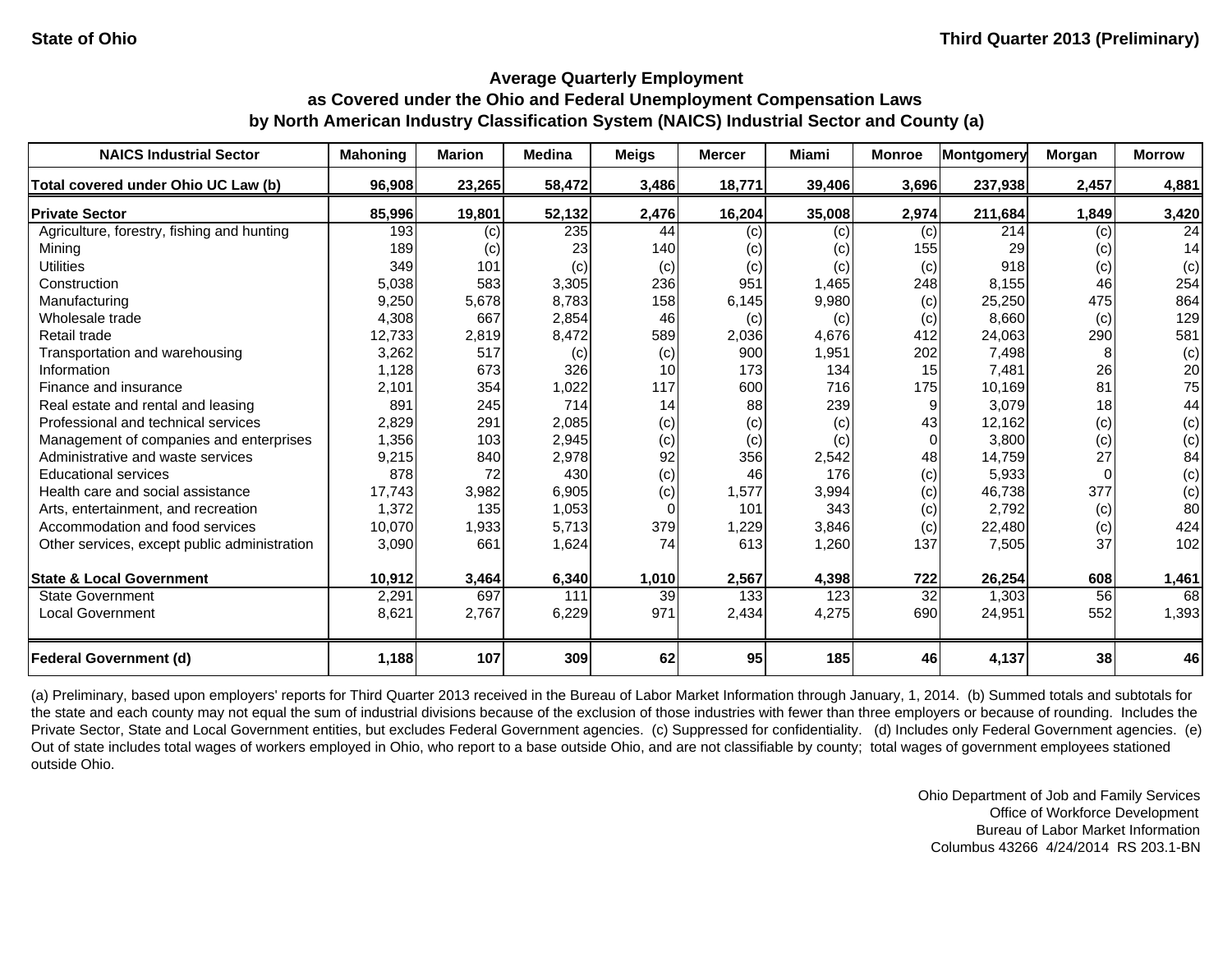| <b>NAICS Industrial Sector</b>               | <b>Muskingum</b> | <b>Noble</b> | <b>Ottawa</b> | Paulding | <b>Perry</b> | Pickaway | <b>Pike</b> | Portage | <b>Preble</b> | <b>Putnam</b> |
|----------------------------------------------|------------------|--------------|---------------|----------|--------------|----------|-------------|---------|---------------|---------------|
| Total covered under Ohio UC Law (b)          | 32,085           | 4,063        | 15,116        | 4,604    | 5,779        | 13,825   | 8,933       | 51,991  | 10,264        | 11,499        |
| <b>Private Sector</b>                        | 27,434           | 3,158        | 13,131        | 3,551    | 4,319        | 10,230   | 7,687       | 40,453  | 8,578         | 9,992         |
| Agriculture, forestry, fishing and hunting   | 27               |              | (c)           | 437      | 21           | (c)      | (c)         | 140     | (c)           | (c)           |
| Mining                                       | 447              | 225          | (c)           | 17       | 177          | (c)      | (c)         | 193     | (c)           | (c)           |
| <b>Utilities</b>                             | 211              | 13           | (c)           | (c)      | 31           | (c)      | (c)         | (c)     | (c)           | (c)           |
| Construction                                 | 899              | 1,161        | 513           | 144      | 482          | 710      | 572         | 1,822   | 288           | 945           |
| Manufacturing                                | 2,946            | 204          | 2,204         | 1,238    | 747          | 2,594    | 669         | 9,770   | 3,025         | 3,425         |
| Wholesale trade                              | 754              | 121          | (c)           | 157      | 80           | (c)      | 184         | 3,023   | 313           | 432           |
| Retail trade                                 | 4,980            | 321          | 1,762         | 416      | 774          | 1,431    | 981         | 6,235   | 1,441         | 1,087         |
| Transportation and warehousing               | 1,551            | 93           | 460           | (c)      | 62           | 419      | (c)         | (c)     | (c)           | (c)           |
| Information                                  | 571              | 15           | 75            | 21       | 25           | 117      | 30          | 325     | 24            | 51            |
| Finance and insurance                        | 732              | 108          | 306           | 97       | 149          | 283      | 204         | 708     | 224           | 308           |
| Real estate and rental and leasing           | 211              | 6            | 145           | 15       | 17           | 95       | 38          | 559     | 65            | 30            |
| Professional and technical services          | 526              | 102          | (c)           | 53       | 92           | (c)      | (c)         | 1,310   | (c)           | 178           |
| Management of companies and enterprises      | 165              | (c)          | (c)           | $\Omega$ | 18           | (c)      | (c)         | 973     | (c)           | $\Omega$      |
| Administrative and waste services            | 1,242            | (c)          | 243           | 75       | 126          | 648      | 1,953       | 1,683   | 363           | 404           |
| <b>Educational services</b>                  | 648              | $\Omega$     | 58            | (c)      | (c)          | (c)      | (c)         | 615     | (c)           | 117           |
| Health care and social assistance            | 6,525            | 364          | 1,687         | (c)      | (c)          | (c)      | (c)         | 4,060   | (c)           | 1,024         |
| Arts, entertainment, and recreation          | 471              | (c)          | 865           | (c)      | 43           | 139      | (c)         | 977     | 68            | 160           |
| Accommodation and food services              | 3,271            | (c)          | 2,886         | (c)      | 465          | 1,130    | (c)         | 5,380   | 910           | 805           |
| Other services, except public administration | 1,256            | 63           | 459           | 108      | 157          | 264      | 152         | 1,501   | 308           | 430           |
| <b>State &amp; Local Government</b>          | 4,651            | 905          | 1,985         | 1,053    | 1,460        | 3,595    | 1,246       | 11,538  | 1,686         | 1,507         |
| <b>State Government</b>                      | 390              | 465          | 184           | 30       | 40           | 1,323    | 93          | (c)     | 88            | 39            |
| <b>Local Government</b>                      | 4,261            | 440          | 1,801         | 1,023    | 1,420        | 2,272    | 1,153       | (c)     | 1,598         | 1,468         |
| <b>Federal Government (d)</b>                | 216              | 24           | 171           | 47       | 59           | 88       | 76          | 292     | 75            | 70            |

(a) Preliminary, based upon employers' reports for Third Quarter 2013 received in the Bureau of Labor Market Information through January, 1, 2014. (b) Summed totals and subtotals for the state and each county may not equal the sum of industrial divisions because of the exclusion of those industries with fewer than three employers or because of rounding. Includes the Private Sector, State and Local Government entities, but excludes Federal Government agencies. (c) Suppressed for confidentiality. (d) Includes only Federal Government agencies. (e) Out of state includes total wages of workers employed in Ohio, who report to a base outside Ohio, and are not classifiable by county; total wages of government employees stationed outside Ohio.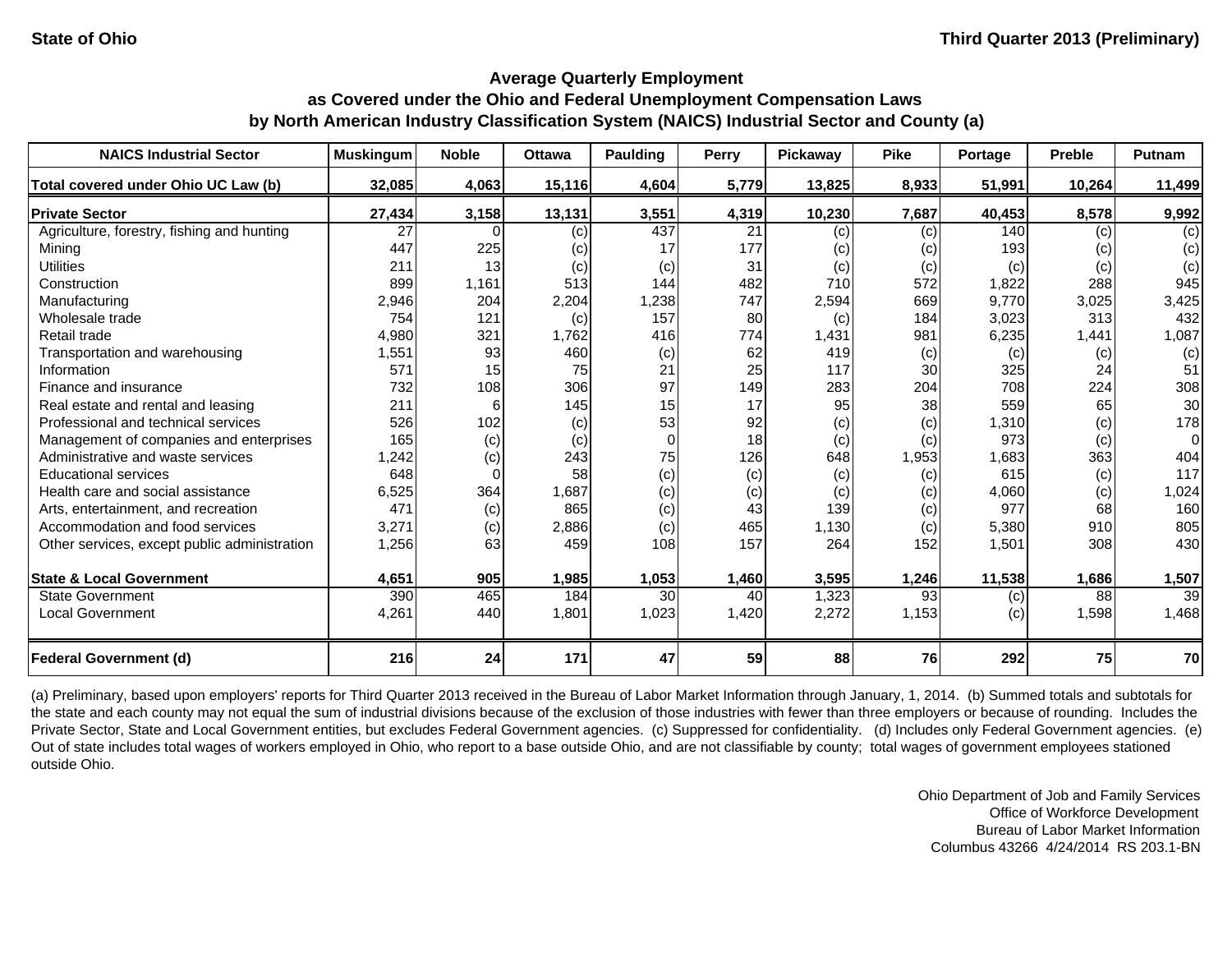| <b>NAICS Industrial Sector</b>               | <b>Richland</b> | <b>Ross</b> | <b>Sandusky</b> | <b>Scioto</b> | Seneca | <b>Shelby</b> | <b>Stark</b> | <b>Summit</b> | <b>Trumbull</b> | <b>Tuscarawas</b> |
|----------------------------------------------|-----------------|-------------|-----------------|---------------|--------|---------------|--------------|---------------|-----------------|-------------------|
| Total covered under Ohio UC Law (b)          | 49,757          | 24,793      | 25,661          | 22,260        | 18,282 | 26,513        | 155,084      | 255,840       | 68,910          | 35,495            |
| <b>Private Sector</b>                        | 43,037          | 20,329      | 22,658          | 17,898        | 15,745 | 24,197        | 138,412      | 230,362       | 60,238          | 30,981            |
| Agriculture, forestry, fishing and hunting   | 133             | 75          | (c)             | (c)           | 161    | 105           | 371          | 72            | 112             | 131               |
| Mining                                       | 17              | 21          | (c)             | (c)           | 134    |               | 580          | 83            | 82              | 629               |
| <b>Utilities</b>                             | (c)             | 174         | 50              | 90            | 106    | (c)           | 674          | 980           | 104             | 85                |
| Construction                                 | 1,845           | 659         | 1,161           | 714           | 994    | 1,478         | 6,983        | 9,514         | 2,826           | 1,296             |
| Manufacturing                                | 9,422           | 4,125       | 8,346           | 1,553         | 3,571  | 11,157        | 26,457       | 29,768        | 12,623          | 7,503             |
| Wholesale trade                              | 1,978           | 483         | 572             | 321           | 664    | 1,465         | 5,833        | 13,580        | 1,935           | 1,587             |
| Retail trade                                 | 6,540           | 3,720       | 2,683           | 2,852         | 2,167  | 1,954         | 18,975       | 29,390        | 9,709           | 4,368             |
| Transportation and warehousing               | (c)             | 665         | 669             | 500           | 607    | (c)           | 3,043        | 7,676         | 2,459           | 913               |
| Information                                  | 885             | 323         | 143             | 202           | 241    | 132           | 1,574        | 3,471         | 448             | 250               |
| Finance and insurance                        | 1,155           | 449         | 474             | 477           | 409    | 359           | 5,592        | 8,845         | 1,396           | 691               |
| Real estate and rental and leasing           | 382             | 128         | 345             | 229           | 61     | 108           | 1,600        | 2,479         | 912             | 299               |
| Professional and technical services          | 952             | 331         | 309             | 566           | 287    | 335           | 4,213        | 13,095        | 1,379           | 851               |
| Management of companies and enterprises      | 52 <sub>l</sub> | 231         | 203             | 67            | 284    | $\Omega$      | 1,587        | 15,006        | 1,209           | 111               |
| Administrative and waste services            | 3,932           | 823         | 793             | 548           | 351    | 2,180         | 7.613        | 16,725        | 4.075           | 1,769             |
| <b>Educational services</b>                  | 458             | 147         | (c)             | 185           | 990    | (c)           | 2,712        | 3,561         | 446             | 160               |
| Health care and social assistance            | 7,589           | 4,588       | (c)             | 6,462         | 2,326  | (c)           | 27,724       | 42,203        | 10,836          | 5,143             |
| Arts, entertainment, and recreation          | 624             | 247         | 381             | 57            | 220    | 123           | 1,992        | 4,204         | 972             | 529               |
| Accommodation and food services              | 4,568           | 2,571       | 2,024           | 2,491         | 1,581  | 1,454         | 15,385       | 21,403        | 6,517           | 3,582             |
| Other services, except public administration | 1,339           | 569         | 743             | 546           | 589    | 572           | 5,504        | 8,308         | 2,199           | 1,084             |
| <b>State &amp; Local Government</b>          | 6,720           | 4,464       | 3,003           | 4,362         | 2,537  | 2,316         | 16,672       | 25,478        | 8,672           | 4,514             |
| <b>State Government</b>                      | 1,326           | 1,607       | 100             | 1,377         | 316    | 247           | ,278         | 4,849         | 943             | 468               |
| <b>Local Government</b>                      | 5,394           | 2,857       | 2,903           | 2,985         | 2,221  | 2,069         | 15,394       | 20,629        | 7,729           | 4,046             |
| <b>Federal Government (d)</b>                | 518             | 1,595       | 109             | 168           | 118    | 69            | 943          | 1,938         | 495             | 241               |

(a) Preliminary, based upon employers' reports for Third Quarter 2013 received in the Bureau of Labor Market Information through January, 1, 2014. (b) Summed totals and subtotals for the state and each county may not equal the sum of industrial divisions because of the exclusion of those industries with fewer than three employers or because of rounding. Includes the Private Sector, State and Local Government entities, but excludes Federal Government agencies. (c) Suppressed for confidentiality. (d) Includes only Federal Government agencies. (e) Out of state includes total wages of workers employed in Ohio, who report to a base outside Ohio, and are not classifiable by county; total wages of government employees stationed outside Ohio.